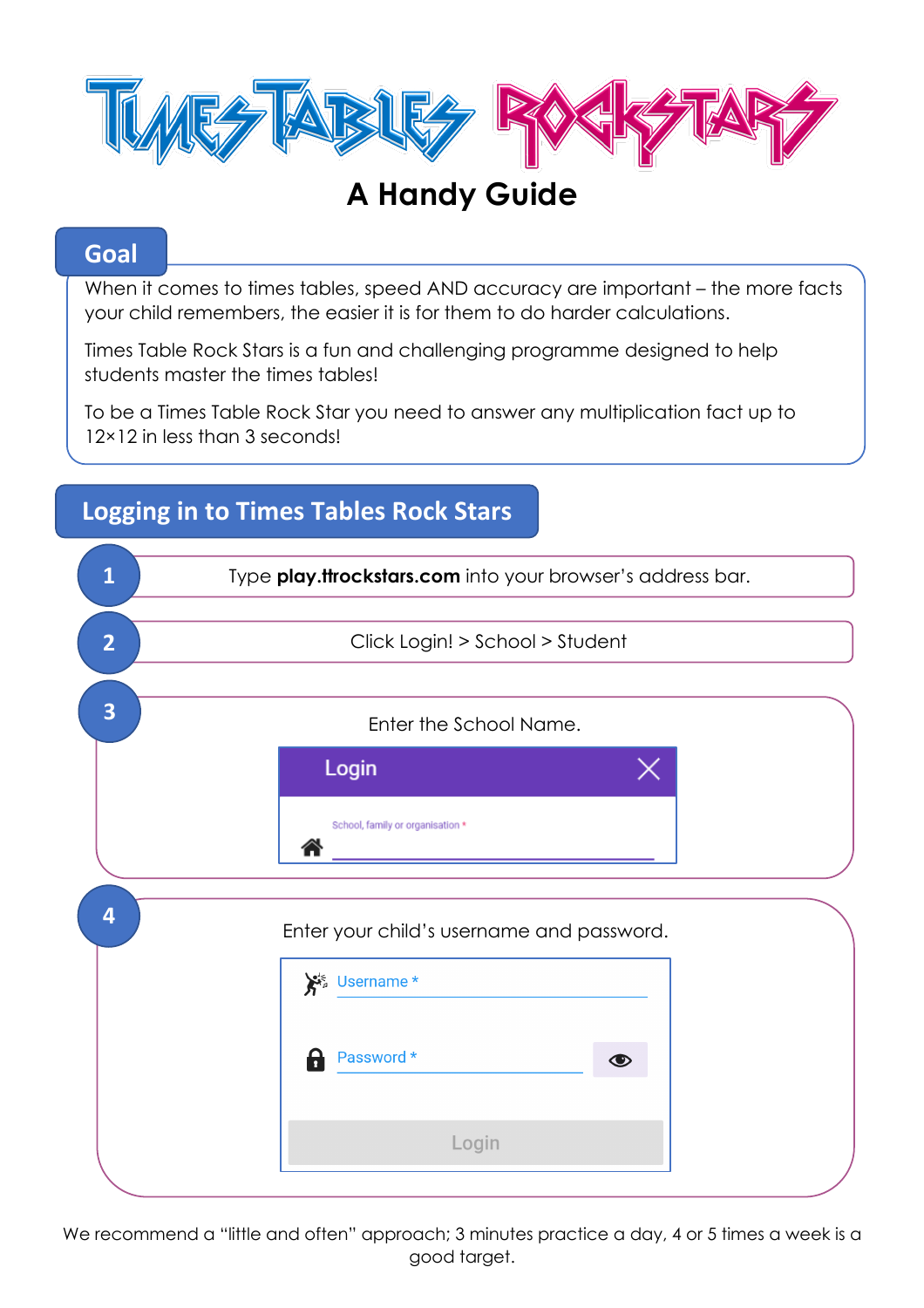## **What are the different Game Modes?**

| <b>Single Player</b>                          |                                                                                                                                                                                                                                                                                                                                                                                                                                                                                                                                                                                                                                                                 |
|-----------------------------------------------|-----------------------------------------------------------------------------------------------------------------------------------------------------------------------------------------------------------------------------------------------------------------------------------------------------------------------------------------------------------------------------------------------------------------------------------------------------------------------------------------------------------------------------------------------------------------------------------------------------------------------------------------------------------------|
| Garage<br>10 coins per correct answer         | Players answer the tables selected by their teacher or by TTRS' Auto trainer.<br><b>Important:</b> if you feel your child is overwhelmed by the number of tables<br>they're practising, please speak to their teacher. We suggest to teachers to<br>select one table per week with small combinations every third or fourth week.<br>If your child is on Auto, they will practise the one table chosen for them* in<br>small chunks of 4 questions at a time. Our algorithm selects the table after a<br>Gig game.                                                                                                                                              |
| Gig<br>10 coins per correct answer            | If your child is on Auto training they will periodically play Gig games to assess<br>which table is best for them to practise in the Garage.<br>Important: players must give each Gig performance their full concentration<br>to demonstrate their tables skills. They may be returned to an earlier table if<br>not.                                                                                                                                                                                                                                                                                                                                           |
| Jamming<br>4 or 8 coins/correct answer        | The only game mode without a timer, your child choses the table and the<br>operation (× or ÷ or both) they want to practise. Answer 10, 20 or 30<br>questions.                                                                                                                                                                                                                                                                                                                                                                                                                                                                                                  |
| <b>Studio</b><br>1 coin per correct answer    | Here your child earns their Rock Status, which is based on their Studio Speed.<br>The faster they are the better their status. Studio Speed is the average of their<br>most recent 10 Studio games. Suitable for confident players.                                                                                                                                                                                                                                                                                                                                                                                                                             |
| Soundcheck<br>5 coins per correct answer      | Soundcheck games ask 25 multiplication questions (up to 12×12), allowing<br>6 seconds for each question. Suitable for confident players.                                                                                                                                                                                                                                                                                                                                                                                                                                                                                                                        |
| <b>Multi Player</b>                           |                                                                                                                                                                                                                                                                                                                                                                                                                                                                                                                                                                                                                                                                 |
| Festival<br>1 coin per correct answer         | Children compete against others from around the world, with their identities<br>protected behind their rock names. Suitable for confident players.                                                                                                                                                                                                                                                                                                                                                                                                                                                                                                              |
| Arena<br>1 coin per correct answer            | Children race against other members of their class who are logged in and<br>choose the same arena name at the same time. Like Garage, Arena games ask<br>questions that are either set by the teacher or by TTRS' Auto trainer.                                                                                                                                                                                                                                                                                                                                                                                                                                 |
| <b>Rock Slam</b><br>1 coin per correct answer | Players challenge their classmates or teachers to answer as many questions<br>as they can in 60 seconds, setting a score for the challengee to beat. Pupils<br>don't need to be online at the same time.                                                                                                                                                                                                                                                                                                                                                                                                                                                        |
| <b>Tournaments</b>                            | Battle of the Bands – groups of children within the same school (usually classes,<br>year groups or teams) compete to have the highest average score per player.<br><b>Important:</b> Each correct answer (in any game mode) earns 1 point towards the<br>team's total in addition to the coins earned. For example, in Garage games<br>each correct answer is worth 1 point for the team and 10 coins for the player.<br>Top of the Rocks – think of this as a Battle of the Bands between schools. The<br>winning class or school is the one with the most correct answers per person.<br>Players' identities are always protected behind their "Rock Names." |

#### **Stats**

If you click on your avatar icon in the top right of the screen and then click My Stats, a heatmap like the one shown will load. It shows how successful your child is at each of the facts.